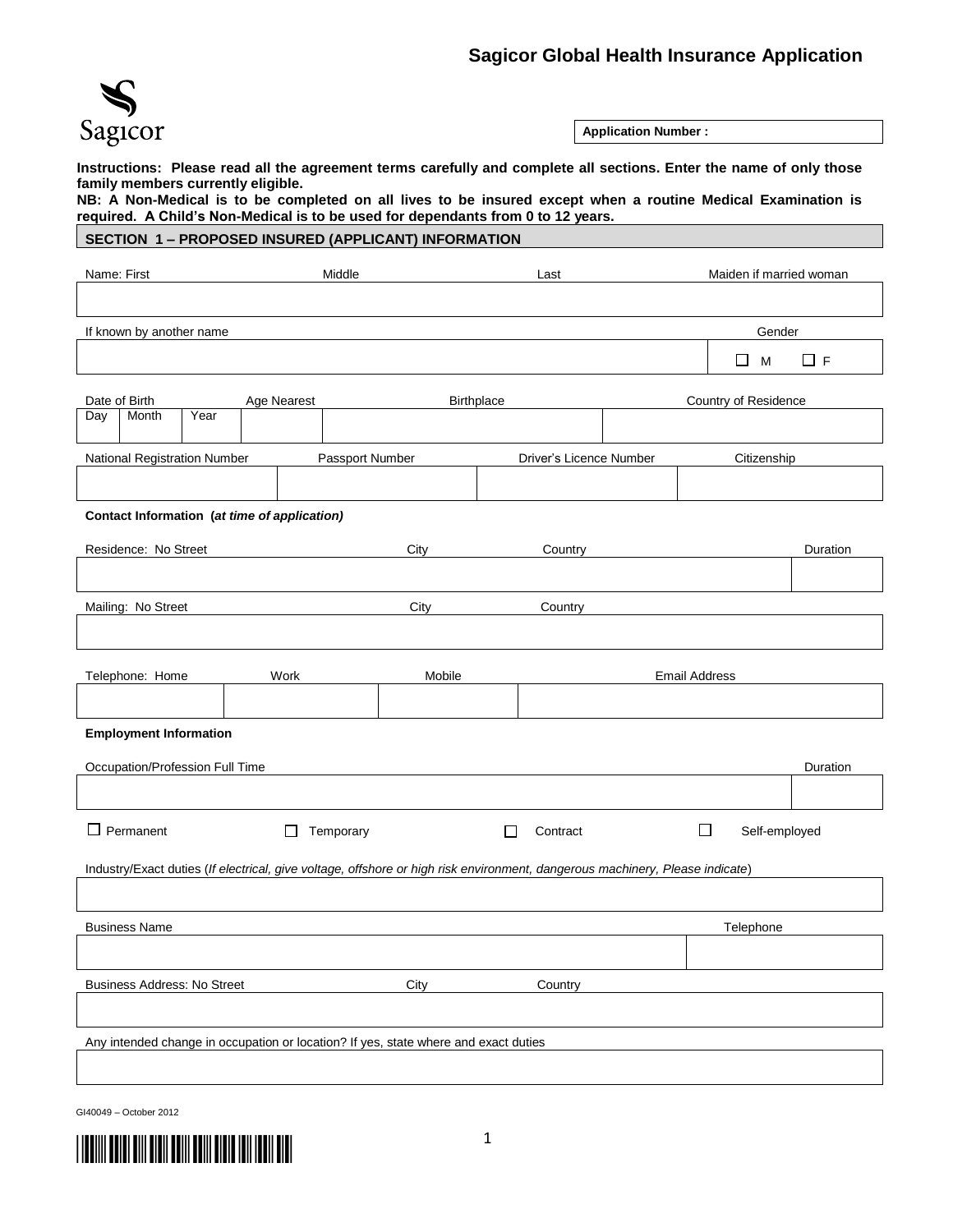|                                       |        |          |         | <b>Application Number:</b> |          |
|---------------------------------------|--------|----------|---------|----------------------------|----------|
| <b>SECTION 2 - SPOUSE INFORMATION</b> |        |          |         |                            |          |
| Name: First                           | Middle | Last     |         | Maiden if married woman    |          |
|                                       |        |          |         |                            |          |
| Residence: No Street                  | City   |          | Country |                            | Duration |
|                                       |        |          |         |                            |          |
| Telephone: Home                       | Work   | Mobile   |         | <b>Email Address</b>       |          |
|                                       |        |          |         |                            |          |
| Occupation                            |        | Employer |         |                            | Duration |
|                                       |        |          |         |                            |          |

| <b>SECTION 3 - INFORMATION ON ALL INDIVIDUALS TO BE COVERED</b> |               |            |               |                    |                   |                     |  |  |
|-----------------------------------------------------------------|---------------|------------|---------------|--------------------|-------------------|---------------------|--|--|
| <b>FULL NAME</b>                                                | <b>D.O.B.</b> | <b>AGE</b> | <b>GENDER</b> | <b>NATIONALITY</b> | <b>PICTURE ID</b> | <b>RELATIONSHIP</b> |  |  |
|                                                                 |               |            |               |                    |                   |                     |  |  |
|                                                                 |               |            |               |                    |                   |                     |  |  |
|                                                                 |               |            |               |                    |                   |                     |  |  |
|                                                                 |               |            |               |                    |                   |                     |  |  |
|                                                                 |               |            |               |                    |                   |                     |  |  |
|                                                                 |               |            |               |                    |                   |                     |  |  |
|                                                                 |               |            |               |                    |                   |                     |  |  |
|                                                                 |               |            |               |                    |                   |                     |  |  |

| <b>SECTION 4 – COVERAGE INFORMATION</b> |         |          |                                 |       |  |  |
|-----------------------------------------|---------|----------|---------------------------------|-------|--|--|
| <b>APPLICATION TYPE:</b>                |         |          |                                 |       |  |  |
| New                                     | Upgrade | Transfer | Addition of Spouse or Dependant | Other |  |  |

| <b>COVERAGE TYPE:</b> |              |             |
|-----------------------|--------------|-------------|
| –<br>Individual       | Individual + | Family<br>_ |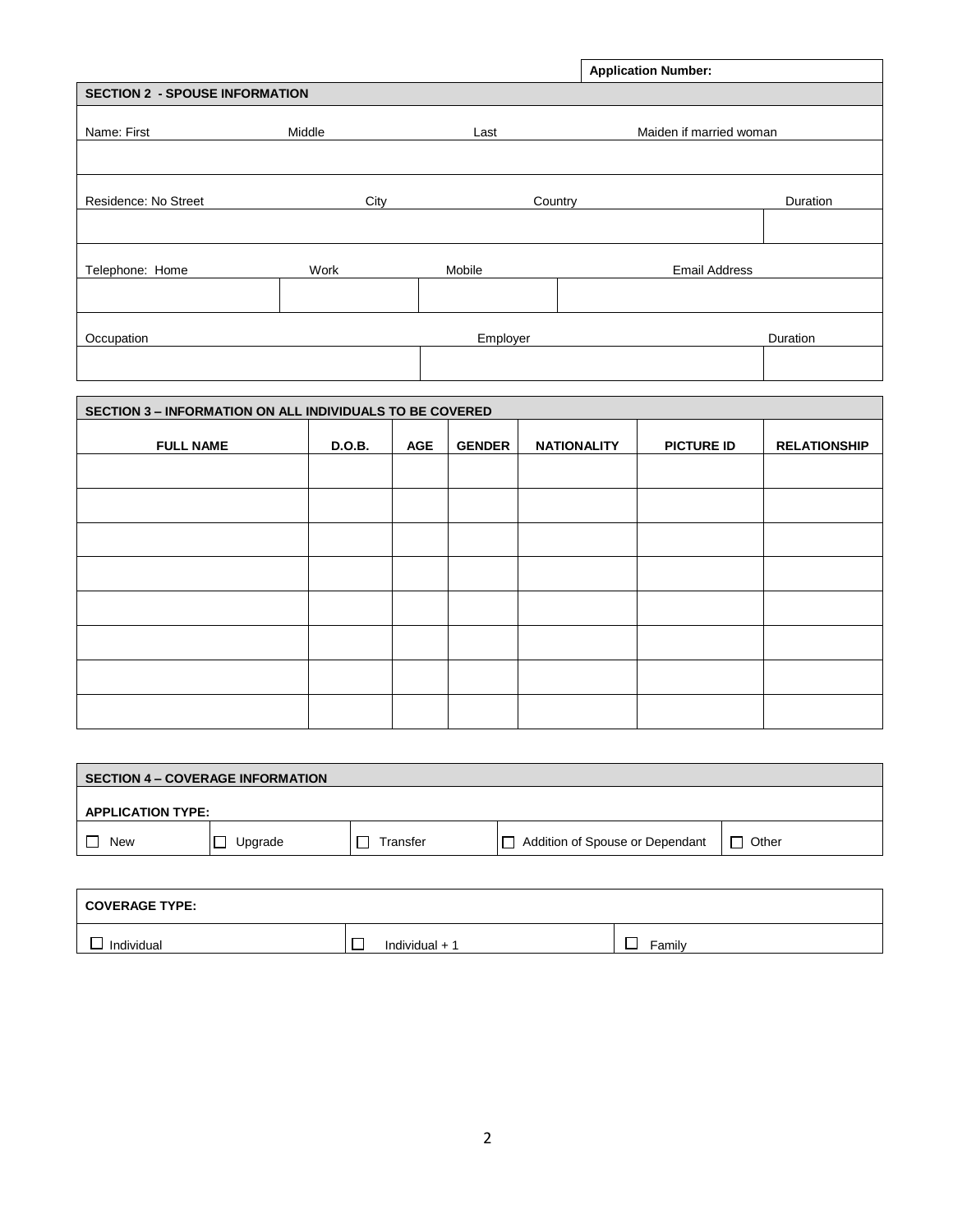|    |                                                                                                                            |                                                                                                                  |                           | <b>Application Number:</b> |                         |                            |
|----|----------------------------------------------------------------------------------------------------------------------------|------------------------------------------------------------------------------------------------------------------|---------------------------|----------------------------|-------------------------|----------------------------|
|    | <b>SECTION 5 - OTHER HEALTH CARE COVERAGE</b>                                                                              |                                                                                                                  |                           |                            |                         |                            |
| a) |                                                                                                                            | Are you or any dependant currently covered by a Sagicor Health Plan?                                             |                           |                            | $\blacksquare$<br>Yes   | $\sqcup$<br><b>No</b>      |
| b) |                                                                                                                            | Were you or any dependants previously covered by a Sagicor Health Plan?                                          |                           |                            | Yes<br>$\sim$ 1         | No<br>$\perp$              |
| C) |                                                                                                                            | Do you or any dependants currently have any other Health policy?                                                 |                           |                            | Yes<br>$\sim$           | No<br>×.                   |
| d) | Yes<br>×.<br>No<br>Have you or any dependants ever applied for insurance which was declined, postponed, modified or rated? |                                                                                                                  |                           |                            |                         |                            |
| e) | benefits?                                                                                                                  | Have you or any of your dependants received or applied for disability, Accident and Sickness or Critical Illness |                           |                            | Yes                     | $\mathcal{L}$<br><b>No</b> |
|    | If Yes, to any of the above questions, complete the following:                                                             |                                                                                                                  |                           |                            |                         |                            |
|    |                                                                                                                            |                                                                                                                  |                           |                            | <b>Termination Date</b> |                            |
|    | <b>Insured</b>                                                                                                             | Policy#                                                                                                          | <b>Group/Company Name</b> | Day                        | Month                   | Year                       |
|    |                                                                                                                            |                                                                                                                  |                           |                            |                         |                            |
|    |                                                                                                                            |                                                                                                                  |                           |                            |                         |                            |
|    |                                                                                                                            |                                                                                                                  |                           |                            |                         |                            |

|    | SECTION 6 - IF ANY OF THESE QUESTIONS ARE ANSWERED "YES", PLEASE STATE NAME AND GIVE COMPLETE DETAILS.                                                            |     |           |  |  |  |  |
|----|-------------------------------------------------------------------------------------------------------------------------------------------------------------------|-----|-----------|--|--|--|--|
| a) | Have any of the lives to be insured:<br>Ever or intend to participate in any hazardous sports or avocation? (If yes, please complete Avocation<br>questionnaire). | Yes | l No      |  |  |  |  |
| b) | Intend to fly other than as a passenger or any aircraft? (If yes, please complete Avocation questionnaire).                                                       | Yes | $\Box$ No |  |  |  |  |

# **SECTION 7 – PURPOSE FOR HEALTH CARE COVERAGE**

| a) | Is this a replacement of health or accident and sickness policy with Sagicor or another company that you presently have in effect?<br>If yes, please state reason for replacement.<br>$\Box$ No<br>Yes |
|----|--------------------------------------------------------------------------------------------------------------------------------------------------------------------------------------------------------|
|    |                                                                                                                                                                                                        |
| b) | Is coverage a pre-requisite for university entry abroad? If yes, please provide name of university and copy of acceptance letter.                                                                      |
| C) | Other than short term vacation, are you or any dependants travelling abroad within the next 12 months? If yes, please complete<br>Foreign Travel Questionnaire.                                        |

| <b>SECTION 8 - PREMIUM INFORMATION</b>                     |        |              |   |                  |                                 |                         |  |
|------------------------------------------------------------|--------|--------------|---|------------------|---------------------------------|-------------------------|--|
| <b>FREQUENCY</b>                                           | $\Box$ | Annual       |   |                  |                                 |                         |  |
|                                                            |        |              |   |                  |                                 |                         |  |
| <b>METHOD</b>                                              |        | Direct Debit | П | Banker's Order   | $\perp$                         | <b>Salary Deduction</b> |  |
|                                                            |        | Cheque       |   | Over the counter |                                 |                         |  |
|                                                            |        |              |   |                  |                                 |                         |  |
| Modal Premium \$<br><u> 1989 - Jan Barbara Barbara, ma</u> |        |              |   |                  | Amount paid with Application \$ |                         |  |
|                                                            |        |              |   |                  |                                 |                         |  |
|                                                            |        |              |   |                  |                                 |                         |  |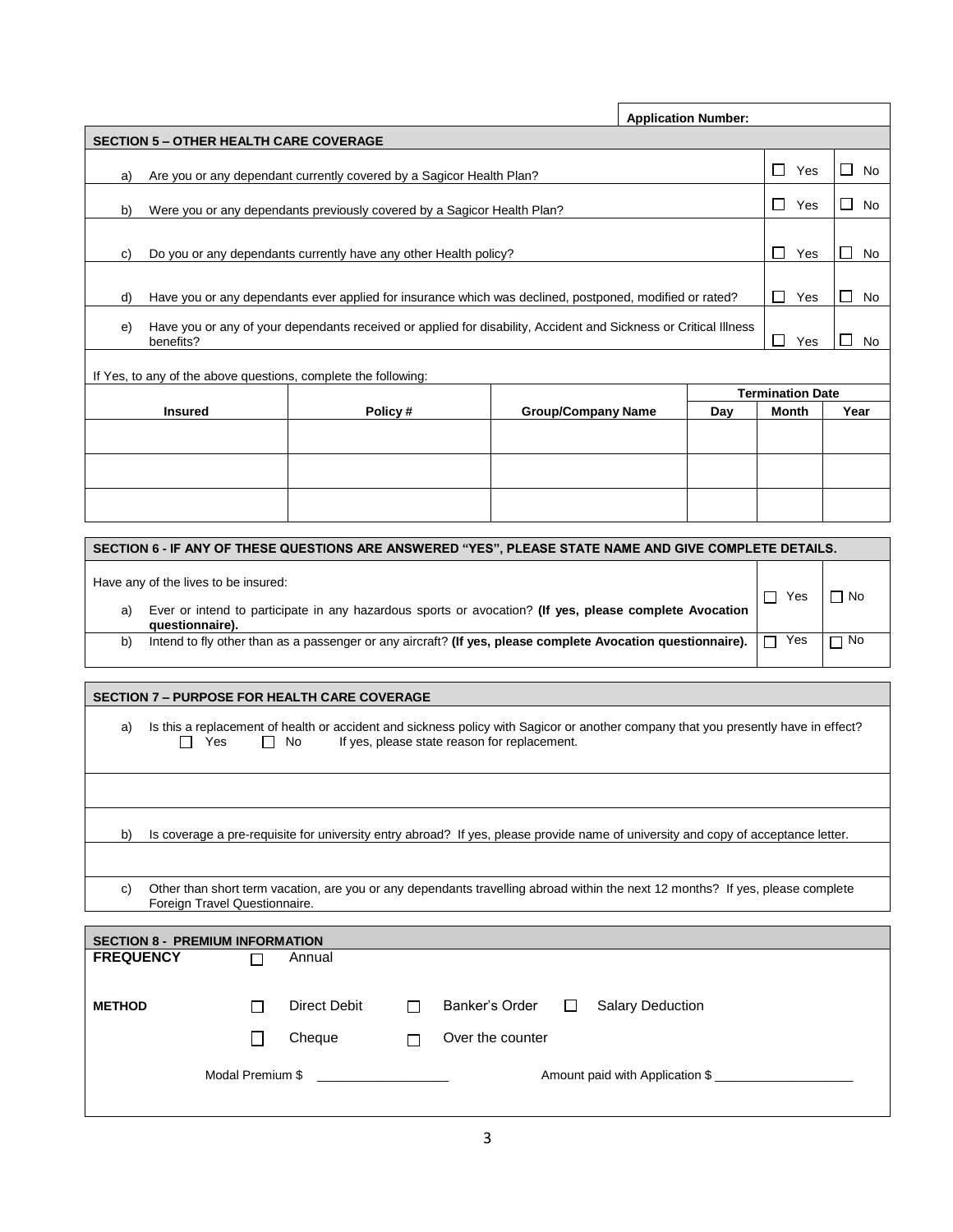**Application Number:**

#### **SECTION 10 – DECLARATION**

#### **CONDITIONS OF COVERAGE**

### **I declare, understand and agree that:**

- 1. All applications are subject to acceptance and approval by Sagicor Life Inc (the Company). The Company will determine eligibility after it receives my application with payment and any necessary medical records or documentation. If the Company approves my application, the Company will notify me of the effective date of my coverage.
- 2. All representations and information supplied by me are true, complete and correct and are given to induce the issuance of the Contract. The Contract will be voided if any material statement or representation made herein is false or incomplete.
- 3. All terms and conditions of this coverage are specified in the Sagicor Life Inc. Global Health Contract, which shall be issued to me upon approval of the application. The application and all representations and statements made herein will be considered a part of the Contract**.**
- 4. The Company may need medical information to determine eligibility for coverage and benefits. I authorize any hospital skilled nursing facility, health maintenance organization, pharmacy, physician, dentist, pharmacists, professional review organization and any and all other providers of service to disclose and furnish to the Company any and all records relating to the Insured(s), including a complete diagnosis and all medical information for as long as the policy is in effect.
- 5. The Company is authorised to furnish to any Utilization Review Organisation, Insurer, Administrator or Law Enforcement Agency any and all medical records and information in relation to the insured(s) as deemed necessary by the Company of the administration of coverage.
- 6. Any injury that occurred on or before the date of this application or any sickness, the signs of which appeared on or before the date of this application, will not be covered under any policy issued by reason of this application.
- 7. Pre-existing conditions are not covered unless specified in a policy issued by reason of this application or any rider thereto.

Dated at ... ...................................................................this...................................day of ………………………year

Signature of Applicant: .................................................. Witness/Agent ............................................................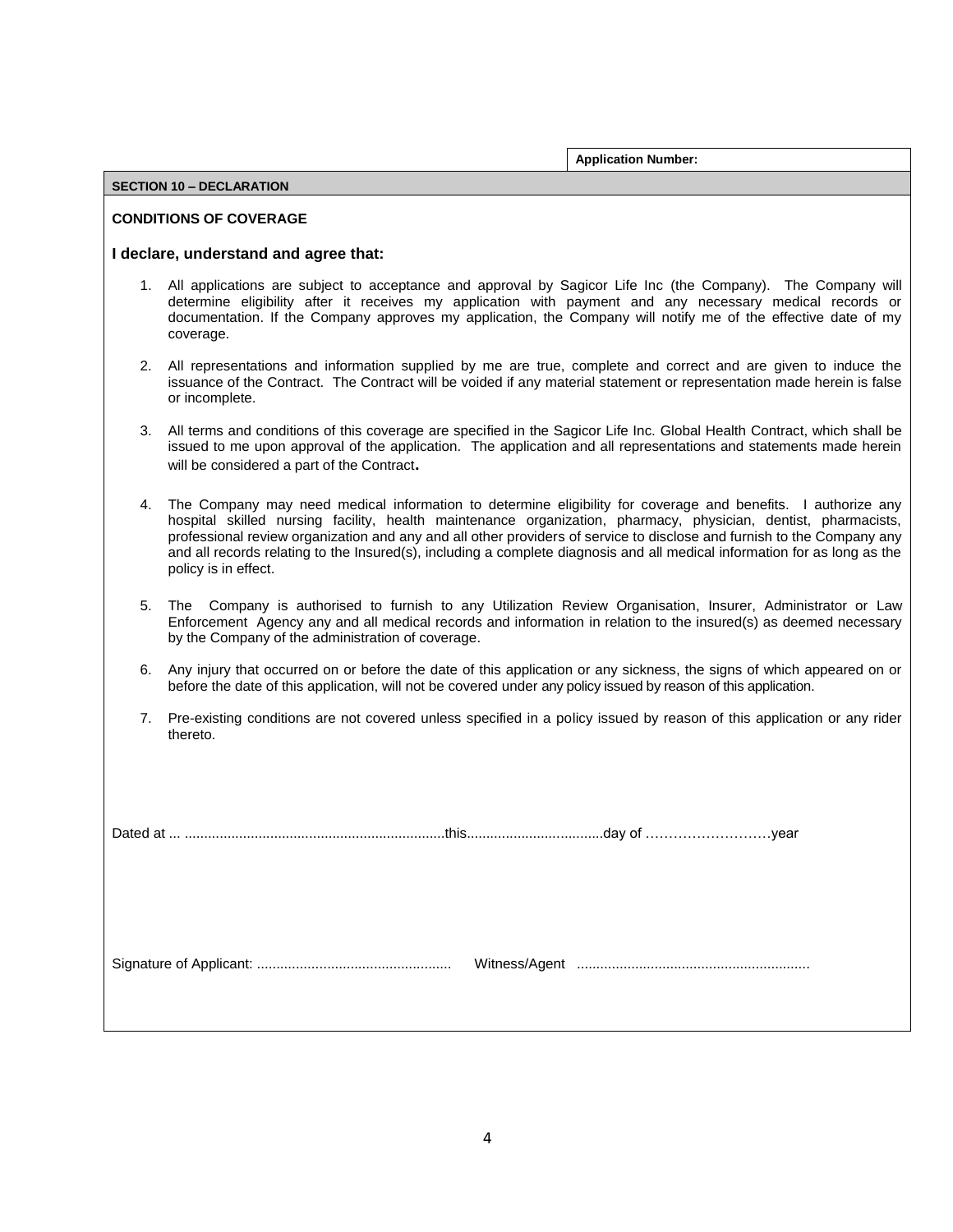|    |                                                                                                                                                                                                                                                       |                     | <b>Application Number:</b>                                            |                               |  |  |  |  |
|----|-------------------------------------------------------------------------------------------------------------------------------------------------------------------------------------------------------------------------------------------------------|---------------------|-----------------------------------------------------------------------|-------------------------------|--|--|--|--|
|    | <b>AGENT'S REPORT</b>                                                                                                                                                                                                                                 |                     |                                                                       |                               |  |  |  |  |
| А. | How long have you known the Proposed Insured? Years _________ months __________                                                                                                                                                                       |                     |                                                                       |                               |  |  |  |  |
| В. | Are you related to the Proposed Insured? Yes $\Box$ No                                                                                                                                                                                                |                     | Relationship ______________                                           |                               |  |  |  |  |
| C. | Are you aware of any information concerning health, character, reputation, living environment, bankruptcy, questionable<br>associates, financial difficulties, etc of the Proposed Insured(s)? $\Box$ Yes<br>$\Box$ No<br>If yes, please give details |                     |                                                                       |                               |  |  |  |  |
| D. | Did you personally interview the Proposed Insured(s)? $\square$ Yes $\square$ No (If No, please advise)                                                                                                                                               |                     |                                                                       |                               |  |  |  |  |
| Е. | If juvenile, did you see the proposed insured(s) at time of completion of this application? $\Box$ Yes $\Box$ No                                                                                                                                      |                     |                                                                       |                               |  |  |  |  |
| F. | Was any other person(s) present to answer questions? $\square$ Yes $\square$ No (If yes, please advise)                                                                                                                                               |                     |                                                                       |                               |  |  |  |  |
| G. | Is the proposed insured blind or unable to read and/or write? If yes, Special Declaration form to be completed.                                                                                                                                       |                     |                                                                       |                               |  |  |  |  |
| Η. | Is the proposed insured and /or applicant a politically exposed person? $\Box$ Yes $\Box$ No (If yes, please advise.                                                                                                                                  |                     |                                                                       |                               |  |  |  |  |
| Ι. | Has the applicant purchased any Life, Health, Critical Illness or Personal Accident coverage with Sagicor within the last<br>12 months? If yes, state policy number(s) and type(s) of coverage.                                                       |                     |                                                                       |                               |  |  |  |  |
|    | Policy Number(s)                                                                                                                                                                                                                                      | Type(s) of Coverage |                                                                       |                               |  |  |  |  |
| J. | Are you splitting this case? If Yes, Please complete the following: -<br>Agent's Number<br>Agent(s)<br>1                                                                                                                                              | Agency              | % split                                                               |                               |  |  |  |  |
|    | 2<br>1. Is a valid Photo ID attached? $\Box$ Yes $\Box$ No                                                                                                                                                                                            |                     | 2. Is verification of address document attached? $\Box$ Yes $\Box$ No |                               |  |  |  |  |
| K. |                                                                                                                                                                                                                                                       |                     |                                                                       |                               |  |  |  |  |
|    |                                                                                                                                                                                                                                                       |                     |                                                                       |                               |  |  |  |  |
|    | The above answers are true to the best of my knowledge and belief.                                                                                                                                                                                    |                     |                                                                       |                               |  |  |  |  |
|    | Agent's Signature                                                                                                                                                                                                                                     |                     | Date                                                                  |                               |  |  |  |  |
|    | Branch Manager's Signature                                                                                                                                                                                                                            |                     | Date                                                                  |                               |  |  |  |  |
|    | <b>AGENT SUPPORT - REVIEWER'S REPORT</b>                                                                                                                                                                                                              |                     |                                                                       |                               |  |  |  |  |
|    | Have all questions been answered?<br>1.                                                                                                                                                                                                               |                     |                                                                       | Yes<br>No $\square$<br>$\Box$ |  |  |  |  |
|    | Has the full premium been paid?<br>2.                                                                                                                                                                                                                 |                     |                                                                       | Yes<br>No.                    |  |  |  |  |
|    | Have all required questionnaires and forms been completed and attached to this application?<br>3.                                                                                                                                                     |                     |                                                                       | Yes<br>No.<br>П               |  |  |  |  |
|    | Have the medical requirements been met?<br>4.                                                                                                                                                                                                         |                     |                                                                       | Yes<br>No.<br>$\Box$          |  |  |  |  |

5